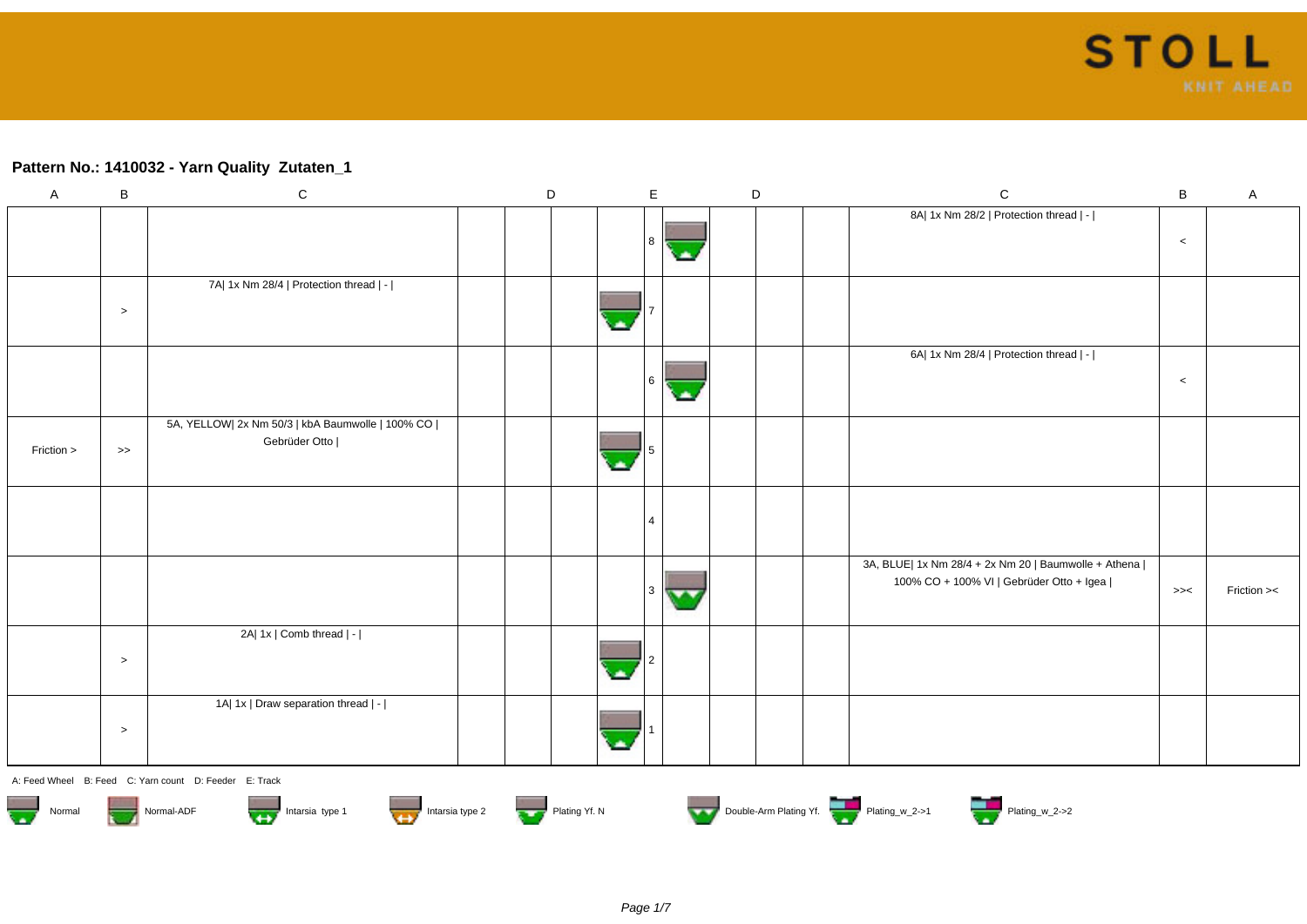#### **Pattern No.: 1410032 - Yarn Quality R-Teil(e) links**

| $\mathsf{A}$ | $\, {\bf B}$     | ${\bf C}$                                                                                          | $\mathsf D$ |  | E | D | $\mathbf C$                            | B     | A |
|--------------|------------------|----------------------------------------------------------------------------------------------------|-------------|--|---|---|----------------------------------------|-------|---|
|              |                  |                                                                                                    |             |  |   |   | 8A  1x Nm 28/2   Protection thread   - | $\,<$ |   |
|              |                  |                                                                                                    |             |  |   |   |                                        |       |   |
|              |                  |                                                                                                    |             |  |   |   |                                        |       |   |
|              |                  |                                                                                                    |             |  |   |   |                                        |       |   |
| Friction >   | $\boldsymbol{>}$ | 4A, YELLOW  2x Nm 50/3   kbA Baumwolle   100% CO  <br>Gebrüder Otto                                |             |  |   |   |                                        |       |   |
| Friction ><  | ><               | 3A, BLUE  1x Nm 28/4 + 2x Nm 20   Baumwolle + Athena  <br>100% CO + 100% VI   Gebrüder Otto + Igea |             |  |   |   |                                        |       |   |
|              | $\,>$            | 2A  1x   Comb thread   -                                                                           |             |  |   |   |                                        |       |   |
|              | $\,>$            | 1A  1x   Draw separation thread   -                                                                |             |  |   |   |                                        |       |   |













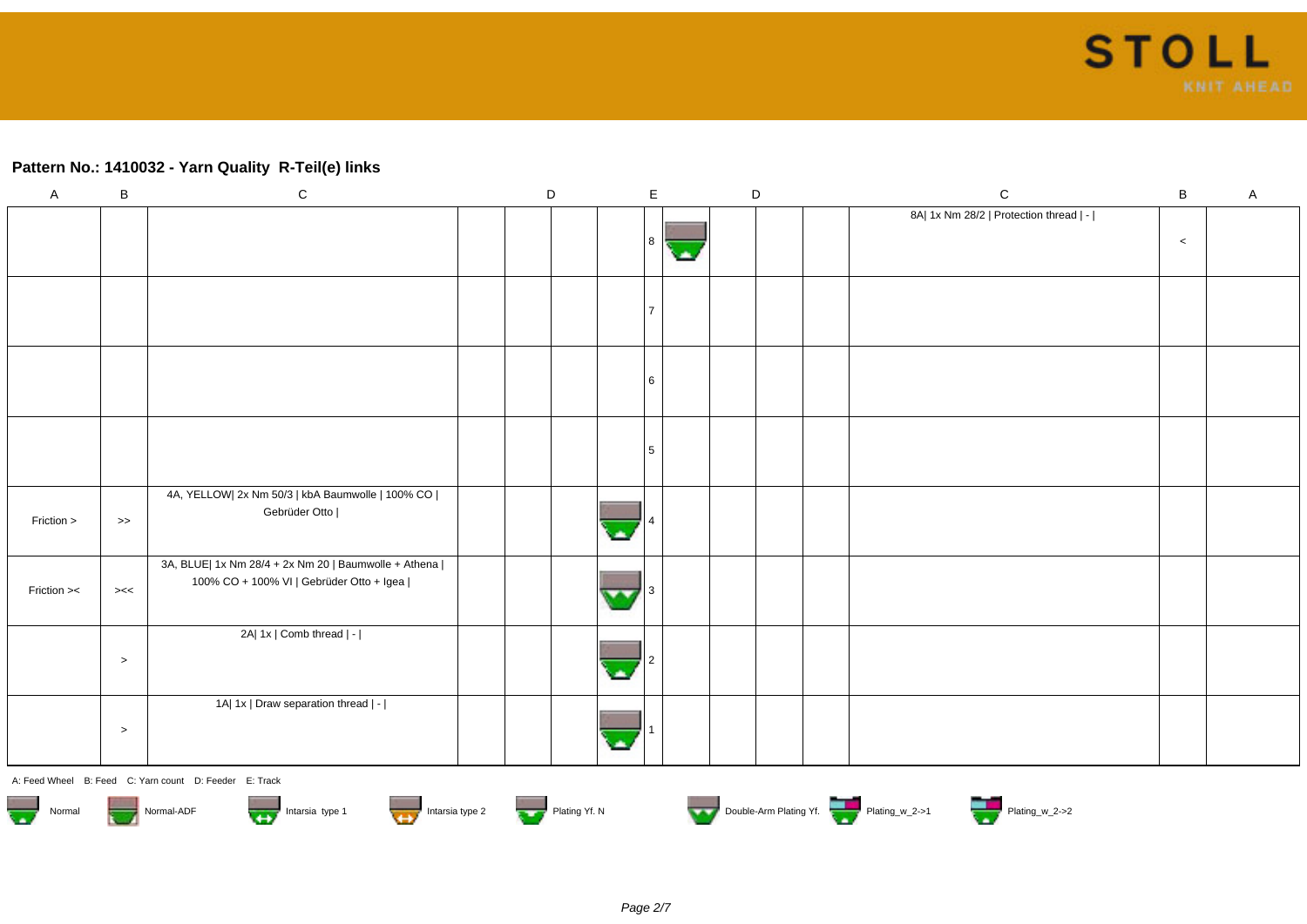#### **Pattern No.: 1410032 - Yarn Quality R-Teil(e) rechts**

| $\mathsf A$ | $\, {\bf B}$      | $\mathsf C$                                                         | $\mathsf D$ | $\mathsf{E}$ | $\mathsf D$ | ${\bf C}$                                                                                          | $\sf B$ | $\mathsf A$ |
|-------------|-------------------|---------------------------------------------------------------------|-------------|--------------|-------------|----------------------------------------------------------------------------------------------------|---------|-------------|
|             |                   |                                                                     |             | 8            |             | 8A  1x Nm 28/2   Protection thread   -                                                             | $\,<$   |             |
|             |                   |                                                                     |             |              |             |                                                                                                    |         |             |
|             |                   |                                                                     |             | 6            |             |                                                                                                    |         |             |
|             |                   |                                                                     |             |              |             |                                                                                                    |         |             |
| Friction >  | $\boldsymbol{>>}$ | 4A, YELLOW  2x Nm 50/3   kbA Baumwolle   100% CO  <br>Gebrüder Otto |             |              |             |                                                                                                    |         |             |
|             |                   |                                                                     |             | 3<br>$\sim$  |             | 3A, BLUE  1x Nm 28/4 + 2x Nm 20   Baumwolle + Athena  <br>100% CO + 100% VI   Gebrüder Otto + Igea | $>><$   | Friction >< |
|             | $\geq$            | 2A  1x   Comb thread   -                                            |             |              |             |                                                                                                    |         |             |
|             | $\,>$             | 1A  1x   Draw separation thread   -                                 |             |              |             |                                                                                                    |         |             |
|             |                   | A: Feed Wheel B: Feed C: Yarn count D: Feeder E: Track              |             |              |             |                                                                                                    |         |             |











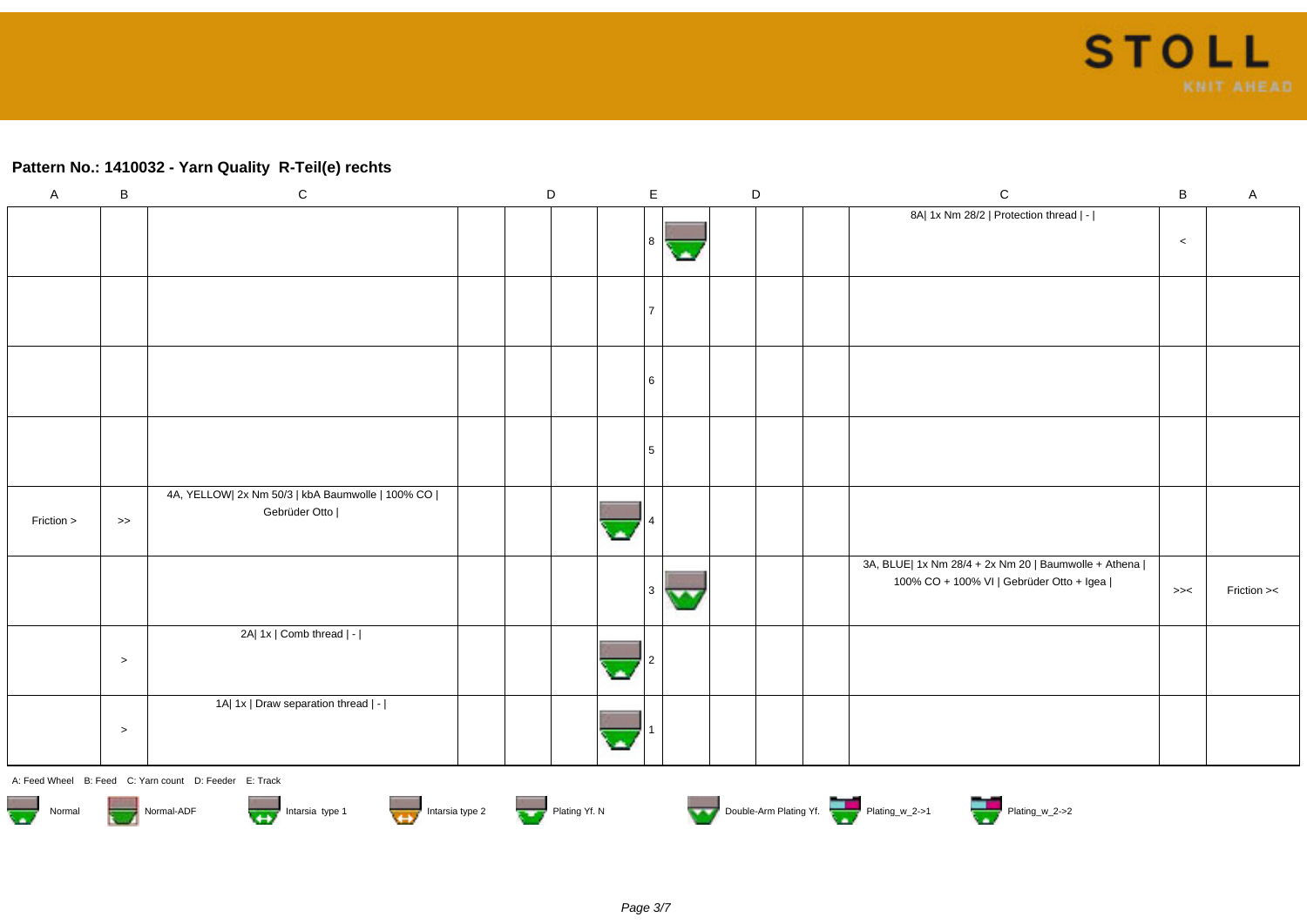## **Pattern No.: 1410032 - Yarn Quality V-Teil(e) links**

| $\boldsymbol{\mathsf{A}}$ | $\, {\bf B}$  | ${\bf C}$                                                                  | $\mathsf D$ | $\mathsf E$ | D |  | ${\bf C}$                                                                                          | $\sf B$ | A           |
|---------------------------|---------------|----------------------------------------------------------------------------|-------------|-------------|---|--|----------------------------------------------------------------------------------------------------|---------|-------------|
|                           |               |                                                                            |             |             |   |  | 8A  1x Nm 28/2   Protection thread   -                                                             | $\,<$   |             |
|                           | $\geq$        | 7A  1x Nm 28/2   Protection thread   -                                     |             |             |   |  |                                                                                                    |         |             |
|                           |               |                                                                            |             |             |   |  | 6A  1x Nm 28/2   Protection thread   -                                                             | $\,<$   |             |
| Friction >                | $\rightarrow$ | 5A, YELLOW-POCKET  2x Nm 50/3   kbA Baumwolle   100%<br>CO   Gebrüder Otto |             |             |   |  |                                                                                                    |         |             |
| Friction >                | $\rightarrow$ | 4A, YELLOW  2x Nm 50/3   kbA Baumwolle   100% CO  <br>Gebrüder Otto        |             |             |   |  |                                                                                                    |         |             |
|                           |               |                                                                            |             |             |   |  | 3A, BLUE  1x Nm 28/4 + 2x Nm 20   Baumwolle + Athena  <br>100% CO + 100% VI   Gebrüder Otto + Igea | >><     | Friction >< |
|                           | $\,>$         | 2A  1x   Comb thread   -                                                   |             |             |   |  |                                                                                                    |         |             |
|                           | $\,>$         | 1A  1x   Draw separation thread   -                                        |             |             |   |  |                                                                                                    |         |             |
|                           |               | A. F. (1998) . J. D. F. (3) O. V. (6) Louis D. F. (3) . F. T. (3)          |             |             |   |  |                                                                                                    |         |             |















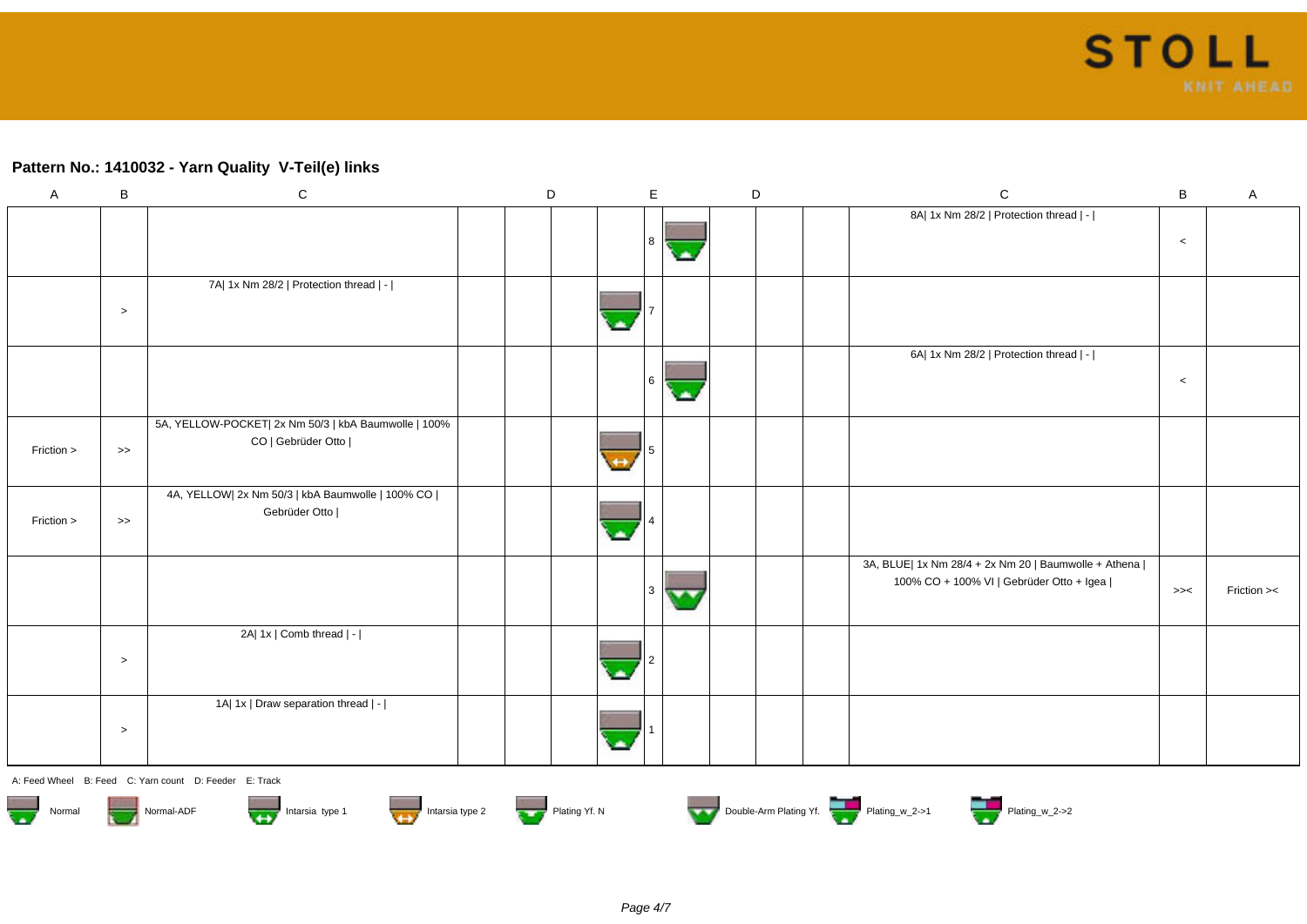## **Pattern No.: 1410032 - Yarn Quality V-Teil(e) rechts**

| $\mathsf{A}$ | $\, {\bf B}$ | $\mathbf C$                                                         | $\mathsf D$ | $\mathsf E$ | D | ${\bf C}$                                                                                          | B     | A           |
|--------------|--------------|---------------------------------------------------------------------|-------------|-------------|---|----------------------------------------------------------------------------------------------------|-------|-------------|
|              |              |                                                                     |             | 8           |   | 8A  1x Nm 28/2   Protection thread   -                                                             | $\,<$ |             |
|              | $\,>$        | 7A  1x Nm 28/2   Protection thread   -                              |             |             |   |                                                                                                    |       |             |
|              |              |                                                                     |             | 6           |   | 6A  1x Nm 28/2   Protection thread   -                                                             | $\,<$ |             |
| Friction >   | $\,\gt{>}$   | 5A, YELLOW  2x Nm 50/3   kbA Baumwolle   100% CO  <br>Gebrüder Otto |             |             |   |                                                                                                    |       |             |
| Friction >   | $\,\gt{>}$   | 4A, YELLOW  2x Nm 50/3   kbA Baumwolle   100% CO  <br>Gebrüder Otto |             |             |   |                                                                                                    |       |             |
|              |              |                                                                     |             |             |   | 3A, BLUE  1x Nm 28/4 + 2x Nm 20   Baumwolle + Athena  <br>100% CO + 100% VI   Gebrüder Otto + Igea | >><   | Friction >< |
|              | $\,>$        | 2A  1x   Comb thread   -                                            |             |             |   |                                                                                                    |       |             |
|              | $\,>$        | 1A  1x   Draw separation thread   -                                 |             |             |   |                                                                                                    |       |             |
|              |              |                                                                     |             |             |   |                                                                                                    |       |             |













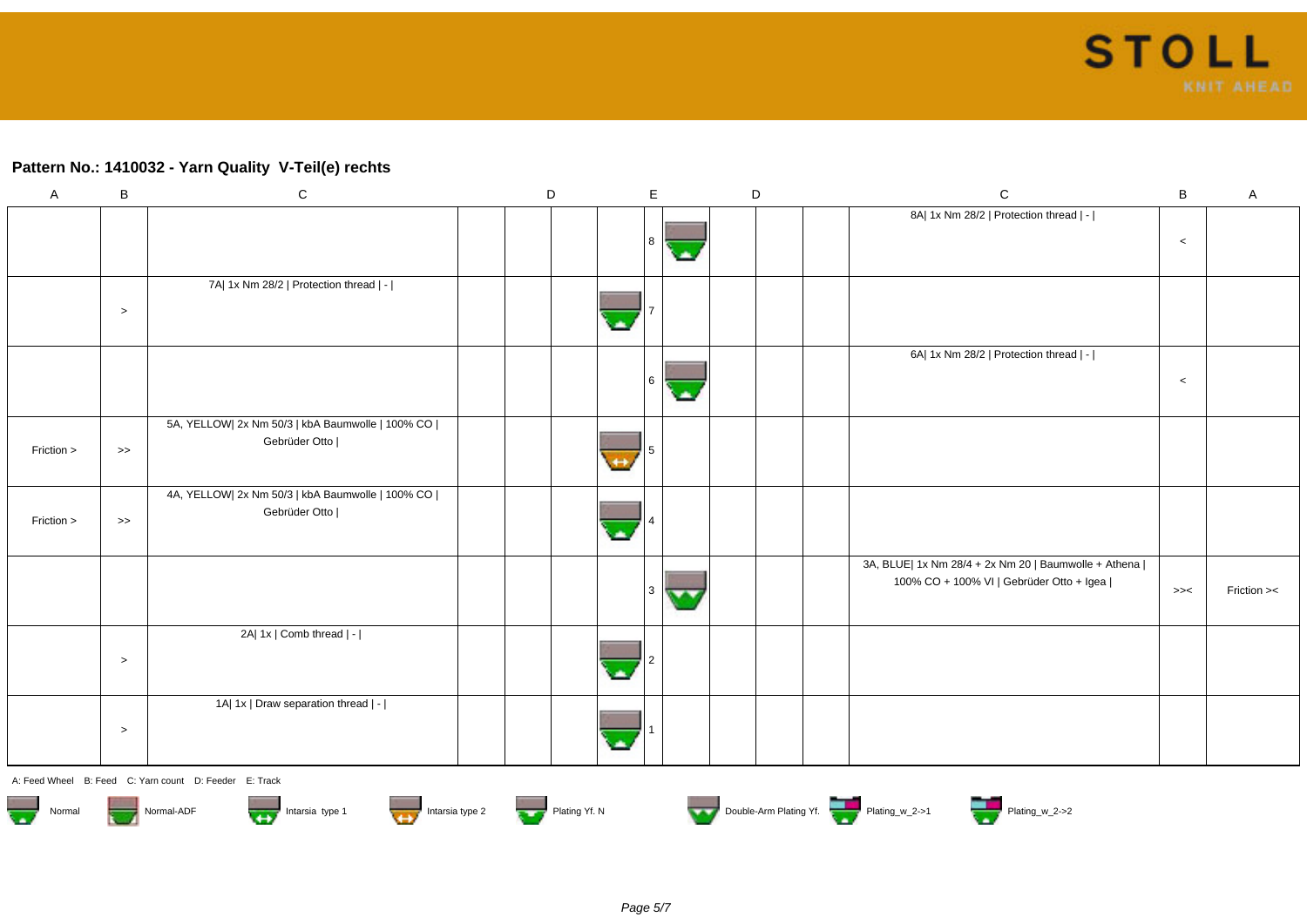# **Pattern No.: 1410032 - Yarn Quality Ärmel links**

| A           | B     | ${\bf C}$                                                                                          | $\mathsf D$ | E | D                        |  | $\mathsf C$                                                                                        | $\sf B$ | Α           |
|-------------|-------|----------------------------------------------------------------------------------------------------|-------------|---|--------------------------|--|----------------------------------------------------------------------------------------------------|---------|-------------|
|             |       |                                                                                                    |             |   |                          |  | 8A  1x Nm 28/2   Protection thread   -                                                             | $\,<$   |             |
|             |       |                                                                                                    |             |   |                          |  | 7A, GREEN  2x Nm 20   Athena   100% VI   Igea                                                      | <<      | Friction <  |
|             |       |                                                                                                    |             |   |                          |  |                                                                                                    |         |             |
|             |       |                                                                                                    |             | 5 |                          |  | 5A, RED  1x Nm 25   Jump   68% VI, 32% PBT   Sesia                                                 | $\,<$   | Friction <  |
|             |       |                                                                                                    |             |   |                          |  | 4A, ECRU  1x Nm 24   Giselle   63% VI, 37% PA   Lineapiù                                           | $\,<$   | Friction <  |
| Friction >< | ><    | 3A, BLUE  1x Nm 28/4 + 2x Nm 20   Baumwolle + Athena  <br>100% CO + 100% VI   Gebrüder Otto + Igea |             |   | $\overline{\phantom{a}}$ |  | 3B, BLUE  1x Nm 28/4 + 2x Nm 20   Baumwolle + Athena  <br>100% CO + 100% VI   Gebrüder Otto + Igea | >><     | Friction >< |
|             | $\,>$ | 2A  1x   Comb thread   -                                                                           |             |   |                          |  | 2B, BLUE  2x Nm 25   Jump   68% VI, 32% PBT   Sesia                                                | <<      | Friction <  |
|             | $\,>$ | 1A  1x   Draw separation thread   -                                                                |             |   |                          |  |                                                                                                    |         |             |